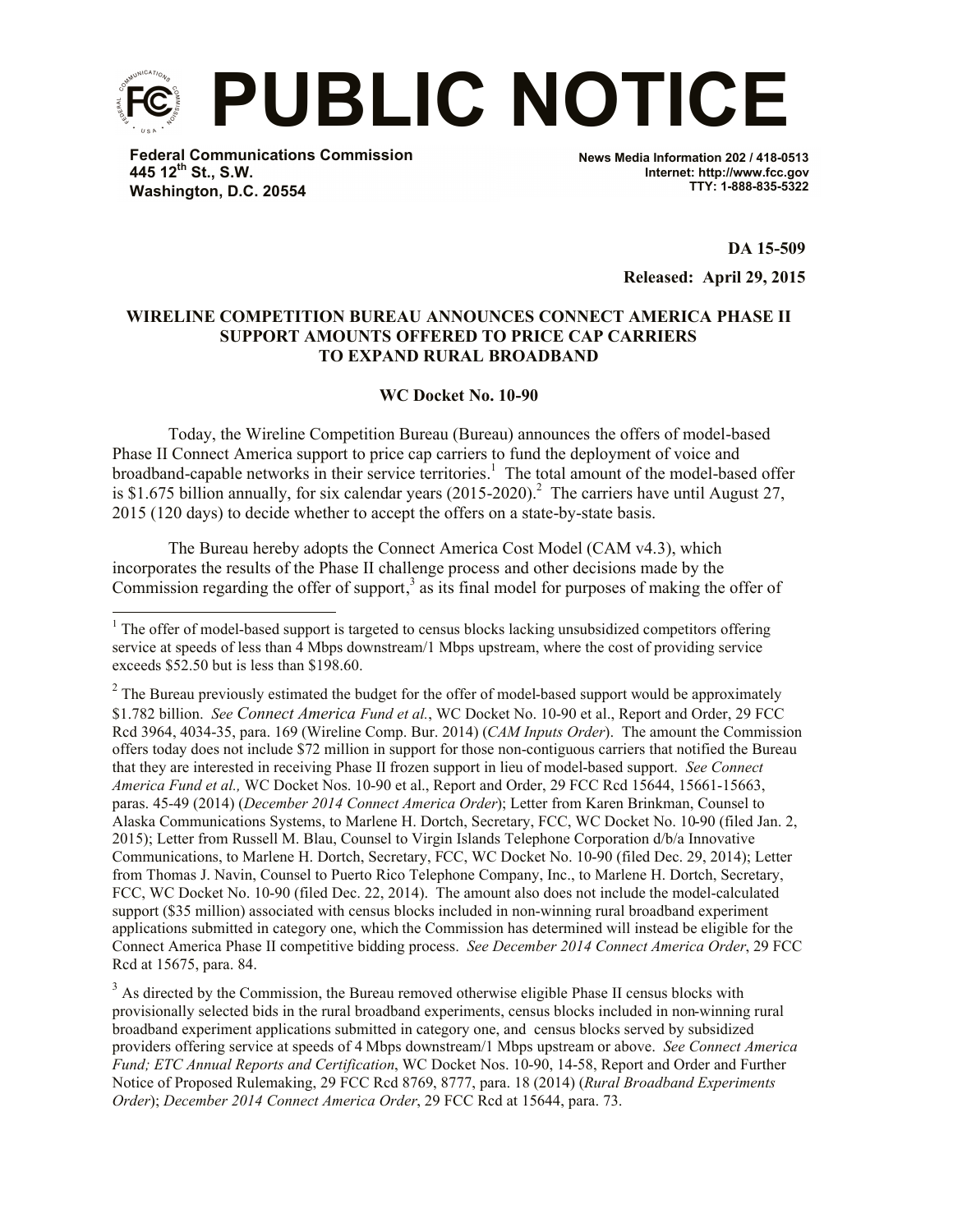model-based support to price cap carriers. Summary information regarding the amount offered to each carrier is provided in the Appendix to this Public Notice. The Bureau is releasing a list of eligible census blocks and the number of locations eligible for the offer of model-based support in each census block.<sup>4</sup> In addition, a map showing the areas eligible for the offer of support will shortly be available on the Commission's web page. $5$ 

In the *USF/ICC Transformation Order*, the Commission comprehensively reformed the high-cost program within the universal service fund, creating the Connect America Fund to focus support on networks capable of providing voice and broadband services.<sup>6</sup> The Commission concluded that support in price cap areas would be provided through a combination of "a new forward-looking model of the cost of constructing modern multi-purpose networks" and a competitive bidding process.<sup>7</sup> In those states where the price cap carrier declines the offer of support, support recipients will be determined in the Phase II competitive bidding process.

To accept the support amount for a state, a carrier must submit a letter signed by an officer of the company declaring that the carrier accepts the support amount and commits to satisfy the service obligations for Phase II. The Commission has concluded that carriers electing Phase II support will receive the full amount of Phase II support for 2015. For carriers for whom modelbased support in a given state is greater than Phase I support, the letter should also indicate whether they are electing to defer the lump sum payment for prior months until calendar year 2016.<sup>8</sup>

Carriers should submit letters to the email box established for this purpose: ConnectAmerica@fcc.gov. After the Bureau has reviewed the acceptances to confirm facial completeness, it will make the acceptance letters publicly available in the Commission's Electronic Comment Filing System (ECFS) and issue a Public Notice authorizing the Universal Service Administrative Company to disburse funds. A carrier may elect to decline funding for a given state by submitting a letter signed by an officer of the company noting it does not accept Phase II support for that state. Alternatively, if a carrier fails to submit any election letter by the close of the 120-day election period, it will be deemed to have declined support.

For additional information on this proceeding, contact Katie King (Katie.King@fcc.gov) of the Wireline Competition Bureau, Telecommunications Access Policy Division, (202) 418-7400.

**– FCC –**

l

<sup>&</sup>lt;sup>4</sup> The final model results are available at http://www.fcc.gov/wcb/CAM\_4.3\_Results\_Final\_042915.xlsx, and a list of eligible census blocks is available at http://www.fcc.gov/wcb/CAM43\_Supported\_Locations.zip. *See also Connect America Fund, Connect* America *Phase II Challenge Process*, WC Docket Nos. 10-90, 14-93, Order, DA 15-383 (Wireline Comp. Bur. rel. Mar. 30, 2015).

<sup>5</sup> Available at http://www.fcc.gov/encyclopedia/price-cap-resources.

<sup>&</sup>lt;sup>6</sup> See Connect America Fund et al., WC Docket Nos. 10-90 et al., Report and Order and Further Notice of Proposed Rulemaking, 26 FCC Rcd 17663 (2011) (*USF/ICC Transformation Order*), *aff'd sub nom., In re: FCC 11-161*, 753 F.3d 1015 (10th Cir. 2014).

<sup>7</sup> *Id*. at 17725, para. 156.

<sup>8</sup> *December 2014 Connect America Order*, 29 FCC Rcd at 15678, para. 93.